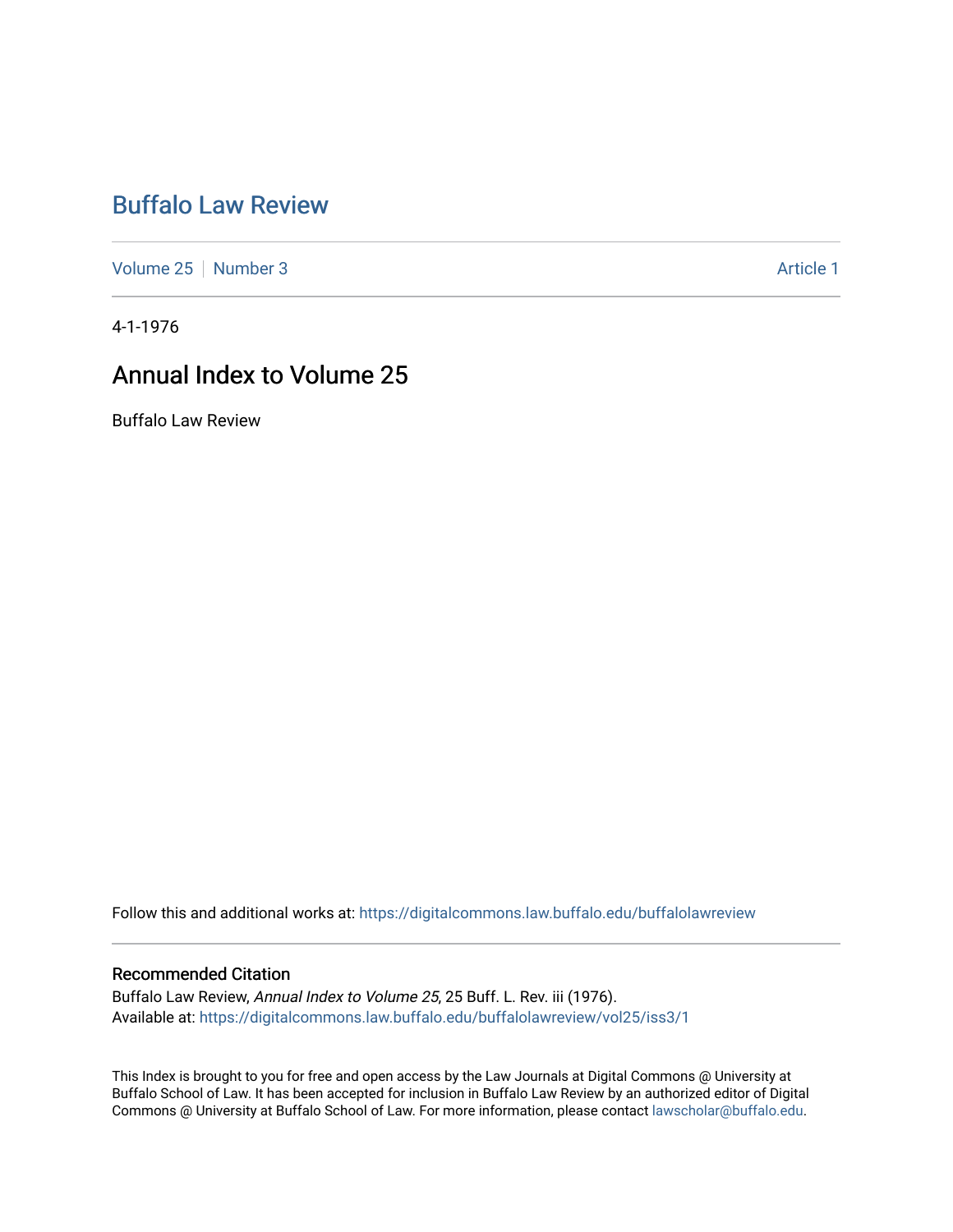## **SUBJECT INDEX**

## **A**

| <b>ADMINISTRATION OF JUSTICE</b><br>The Systems Approach to Criminal Justice Administration                                                                                                                                                                                                                                                                | 303                             |
|------------------------------------------------------------------------------------------------------------------------------------------------------------------------------------------------------------------------------------------------------------------------------------------------------------------------------------------------------------|---------------------------------|
| <b>ADMINISTRATIVE AGENCIES</b>                                                                                                                                                                                                                                                                                                                             |                                 |
| Economics of the 1974 Federal Election Campaign Act Amendments (The)<br>Expatriation: Afroyim v. Rusk and Its Progeny<br>Reform of Electricity Pricing in the United States<br>When Is a Performance Not a Performance?-Twentieth Century Music Corp.<br>v. Aiken and its CATV Precedents $\ldots, \ldots, \ldots, \ldots, \ldots, \ldots, \ldots, \ldots$ | 519<br>453<br>395<br>183<br>607 |
| ANTI-TRUST LAW                                                                                                                                                                                                                                                                                                                                             |                                 |
|                                                                                                                                                                                                                                                                                                                                                            | 395                             |
| APPEAL AND ERROR                                                                                                                                                                                                                                                                                                                                           |                                 |
| Discretionary Power to Grant Additional Peremptory Challenges In Highly<br>Publicized Criminal Trials: Securing a Fair and Impartial Trial  545                                                                                                                                                                                                            |                                 |
| <b>ATTORNEYS</b>                                                                                                                                                                                                                                                                                                                                           |                                 |
| Legal Ethics: Confidentiality and the Case of Robert Garrow's Lawyers $\dots$                                                                                                                                                                                                                                                                              | 211                             |

## **C**

## **CIVIL** PROCEDURE

| 1975 New York Judicial Conference Package: Class Actions and Comparative                                                                            | 415       |
|-----------------------------------------------------------------------------------------------------------------------------------------------------|-----------|
| CIVIL RIGHTS                                                                                                                                        |           |
| Computerized Medical Records and the Right to Privacy: The Emerging Fed-<br>Medical Data Privacy: Automated Interference with Contractual Relations | 37<br>491 |
| <b>CLASS ACTIONS</b>                                                                                                                                |           |
| 1975 New York Judicial Conference Package: Class Actions and Compara-<br>Vindicating the Public Interest Through the Courts: A Comparativist's Con- | 415       |
|                                                                                                                                                     | 643       |
| <b>CLOSE CORPORATIONS</b>                                                                                                                           |           |
| Going Private: Business Practices, Legal Mechanics, Judicial Standards and                                                                          | 141       |
| <b>COMMUNICATIONS</b>                                                                                                                               |           |
| When Is a Performance Not a Performance?—Twentieth Century Music Corp.<br>v. Aiken and its CATV Precedents                                          | 607       |
| <b>COMPARATIVE LAW</b>                                                                                                                              |           |
| Vindicating the Public Interest Through the Courts: A Comparativist's Con-                                                                          | 643       |

 $\ddot{\phantom{0}}$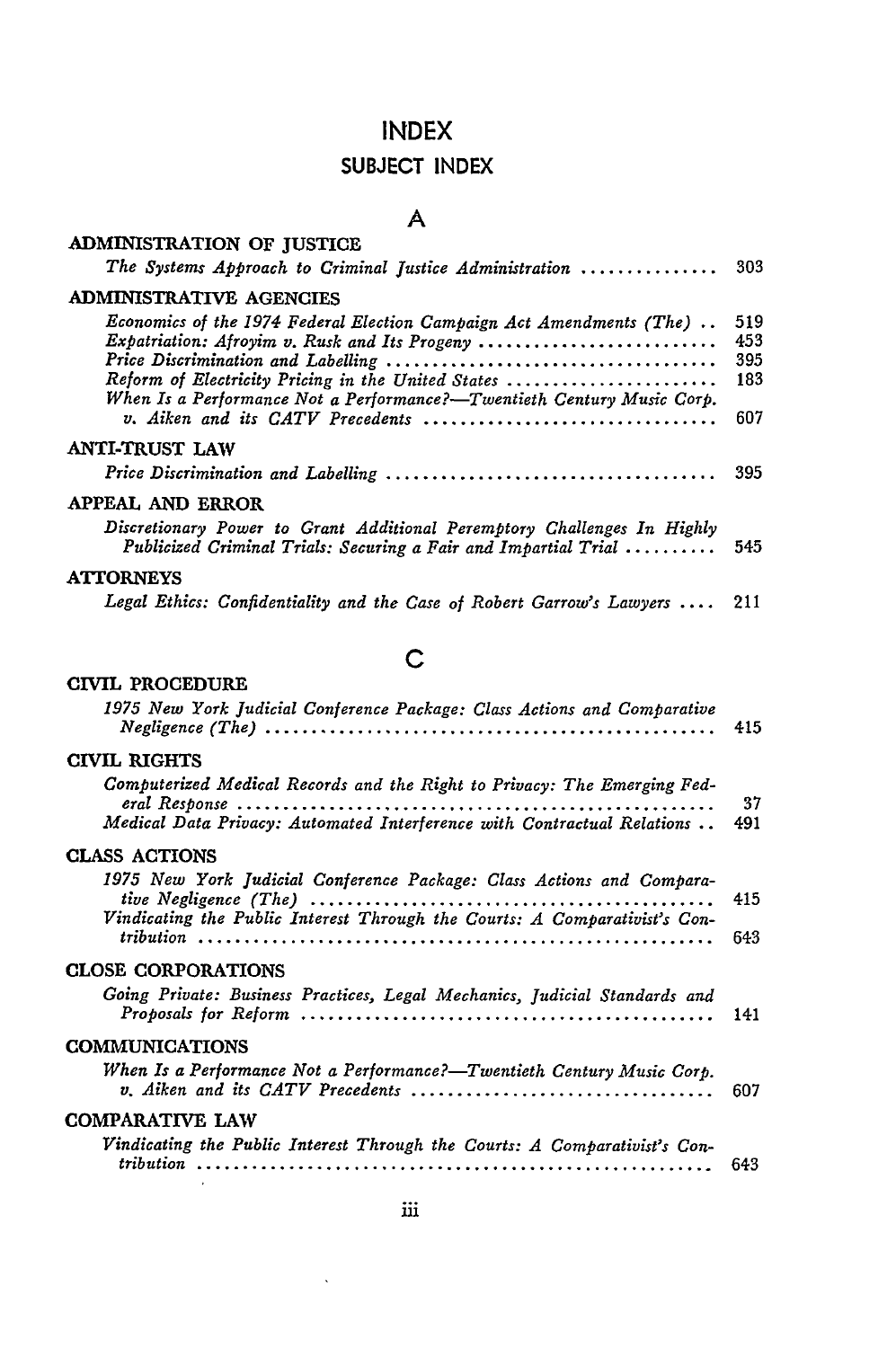## *BUFFALO LAW REVIEW*

#### COMPARATIVE **NEGLIGENCE**

| 1975 New York Judicial Conference Package: Class Actions and Compara-<br>tive Negligence (The) $\ldots \ldots \ldots \ldots \ldots \ldots \ldots \ldots \ldots \ldots \ldots \ldots \ldots$ | 415                        |
|---------------------------------------------------------------------------------------------------------------------------------------------------------------------------------------------|----------------------------|
| <b>CONGRESS</b>                                                                                                                                                                             |                            |
| National Standards for No-Fault Insurance Act: Good Intentions and Bad                                                                                                                      | 575                        |
| Self-Executing Treaties and the Human Rights Provisions of the United<br>Nations Charter: A Separation of Powers Problem                                                                    | 773                        |
| CONSTITUTIONAL LAW                                                                                                                                                                          |                            |
| Commercial Speech: The Supreme Court Sends Another Valentine to Adver-<br>$t isers$                                                                                                         | 737                        |
| Computerized Medical Records and the Right to Privacy: The Emerging                                                                                                                         | 37                         |
| Malpica-Orsini: By-passing the Unwed Father in New York Adoptions<br>National Standards for No-Fault Insurance Act: Good Intentions and Bad                                                 | 787<br>575                 |
| Topless Dancing and the Constitution: A New York Town's Experience                                                                                                                          | 753                        |
| <b>CONSUMER PROTECTION</b>                                                                                                                                                                  |                            |
| Computerized Medical Records and the Right to Privacy: The Emerging                                                                                                                         | 37                         |
| Vindicating the Public Interest Through the Courts: A Comparativist's Con-                                                                                                                  | 643                        |
| CONTRACTUAL RELATIONSHIPS                                                                                                                                                                   |                            |
| Medical Data Privacy: Automated Interference with Contractual Relations                                                                                                                     | 491                        |
| COPYRIGHT, PATENT AND TRADEMARK                                                                                                                                                             |                            |
| Customary Use as "Fair Use" in Copyright Law<br>When is a Performance not a Performance?-Twentieth Century Music Corp.<br>v. Aiken and its CATV Precedents                                  | 119<br>607                 |
| <b>CORPORATIONS</b>                                                                                                                                                                         |                            |
| Going Private: Business Practices, Legal Mechanics, Judicial Standards and                                                                                                                  | 141                        |
| CRIMINAL LAW                                                                                                                                                                                |                            |
| Cederbaums & Arnold: Scientific and Expert Evidence in Criminal Advo-                                                                                                                       |                            |
| Moenssens, Moses & Inbau: Scientific Evidence in Criminal Cases<br>Retribution in a Modern Penal Law: The Principle of Aggravated Harm                                                      | 441<br>441<br>$\mathbf{1}$ |
| Systems Approach to Criminal Justice Administration (The)                                                                                                                                   | 303                        |
| CRIMINAL PROCEDURE                                                                                                                                                                          |                            |
| Cederbaums & Arnold: Scientific and Expert Evidence in Criminal Advo-                                                                                                                       |                            |
| Discretionary Power to Grant Additional Peremptory Challenges In Highly                                                                                                                     | 441                        |
| Publicized Criminal Trials: Securing a Fair and Impartial Trial<br>Legal Ethics: Confidentiality and the Case of Robert Garrow's Lawyers                                                    | 545<br>211                 |
| Moenssens, Moses & Inbau: Scientific Evidence in Criminal Cases<br>Systems Approach to Criminal Iustice Administration (The)                                                                | 441<br>303                 |
|                                                                                                                                                                                             |                            |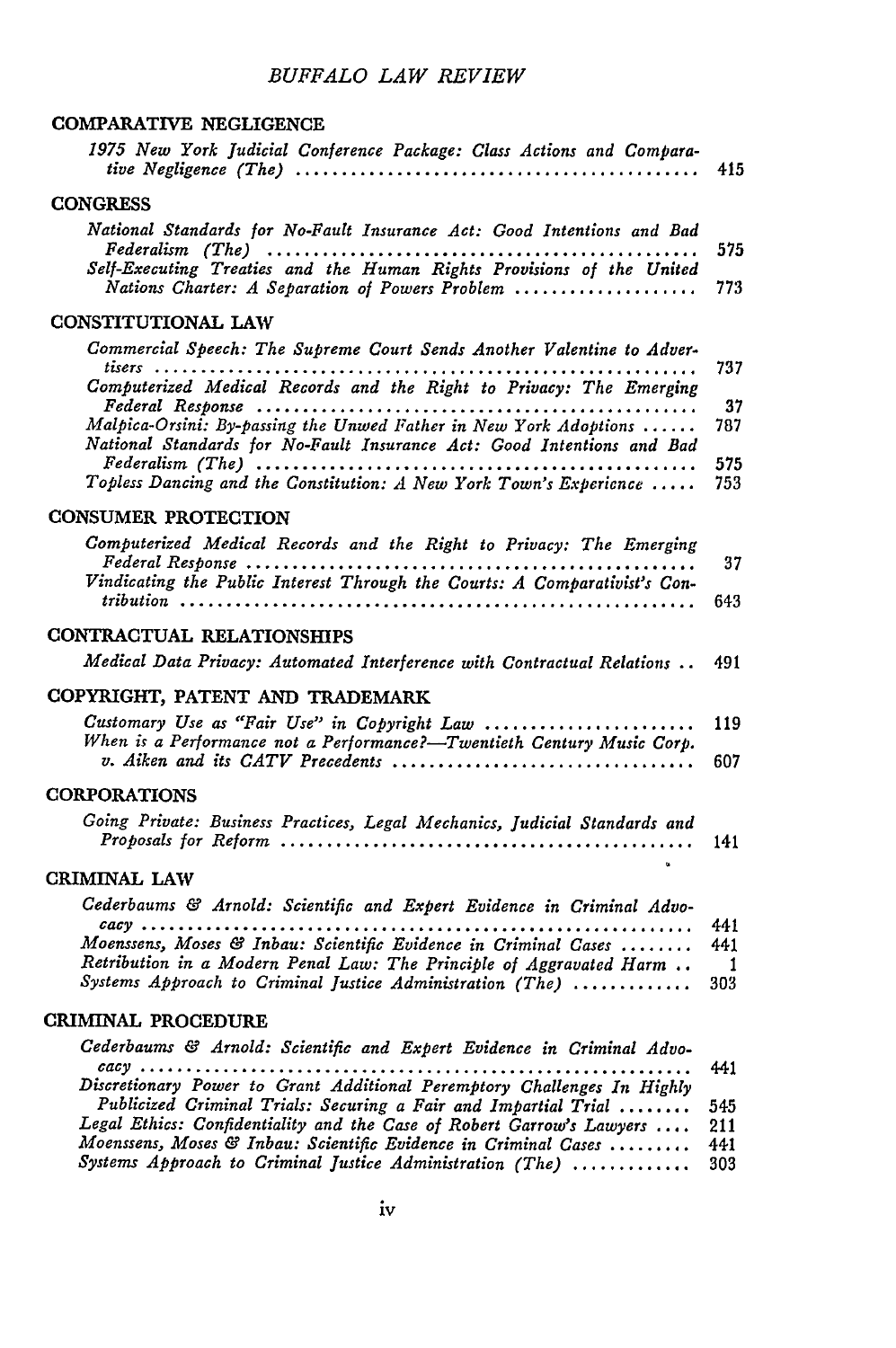#### **COURTS**

|  |  |  |  |  | Systems Approach to Criminal Justice Administration (The)  303 |  |  |  |
|--|--|--|--|--|----------------------------------------------------------------|--|--|--|
|--|--|--|--|--|----------------------------------------------------------------|--|--|--|

#### DECISION MAKING

ECONOMICS

## **D**

| Going Private: Business Practices, Legal Mechnaics, Judicial Standards and<br>Legal Ethics: Confidentiality and the Case of Robert Garrow's Lawyers<br>Systems Approach to Criminal Justice Administration (The) | 141<br>211<br>303 |
|------------------------------------------------------------------------------------------------------------------------------------------------------------------------------------------------------------------|-------------------|
| DOMESTIC RELATIONS                                                                                                                                                                                               |                   |
| Custody Rights of Lesbian Mothers: Legal Theory and Litigation Strategy $\ldots$<br>Malpica-Orsini: By-passing the Unwed Father in New York Adoptions                                                            | 691<br>787        |
| DUE PROCESS                                                                                                                                                                                                      |                   |
| $Expartition:$ Afroyim v. Rusk and its Progeny<br>Malpica-Orsini: By-passing the Unwed Father in New York Adoptions<br>1975 New York Judicial Conference Package: Class Actions and Comparative                  | 453<br>787        |
| $Negligence (The) \ldots \ldots \ldots \ldots \ldots \ldots \ldots \ldots \ldots \ldots \ldots \ldots \ldots$                                                                                                    | 415               |

|  | ٦  |   |
|--|----|---|
|  |    |   |
|  | -- | ٠ |

| Economics of the 1974 Federal Election Campaign Act Amendments (The)  519                                                                                                                                                                                                                                |                          |
|----------------------------------------------------------------------------------------------------------------------------------------------------------------------------------------------------------------------------------------------------------------------------------------------------------|--------------------------|
| EIGHTH AMENDMENT                                                                                                                                                                                                                                                                                         |                          |
| <i>Expatriation: Afroyim v. Rusk and its Progeny </i>                                                                                                                                                                                                                                                    | 453                      |
| <b>ELECTION</b>                                                                                                                                                                                                                                                                                          |                          |
| Economics of the 1974 Federal Election Campaign Act Amendments (The)                                                                                                                                                                                                                                     | 519                      |
| <b>EOUAL PROTECTION</b>                                                                                                                                                                                                                                                                                  |                          |
| Malpica-Orsini: By-passing the Unwed Father in New York Adoptions<br>Topless Dancing and the Constitution: A New York Town's Experience                                                                                                                                                                  | 787<br>753               |
| <b>ETHICS</b>                                                                                                                                                                                                                                                                                            |                          |
| 1975 New York Judicial Conference Package: Class Actions and Comparative                                                                                                                                                                                                                                 | 415                      |
| <b>EVIDENCE</b>                                                                                                                                                                                                                                                                                          |                          |
| Cederbaums & Arnold: Scientific and Expect Evidence in Criminal Advo-<br>$cacy$<br>Custody Rights of Lesbian Mothers: Legal Theory and Litigation Strategy<br>Medical Data Privacy: Automated Interference with Contractual Relations<br>Moenssens, Moses & Inbau: Scientific Evidence in Criminal Cases | 441<br>691<br>491<br>441 |
| <b>EXPATRIATION</b>                                                                                                                                                                                                                                                                                      |                          |
| <i>Expatriation: Afroyim v. Rusk and its Progeny </i>                                                                                                                                                                                                                                                    | 453                      |
| EXPERT WITNESSES                                                                                                                                                                                                                                                                                         |                          |
| Custody Rights of Lesbian Mothers: Legal Theory and Litigation Strategy                                                                                                                                                                                                                                  | 691                      |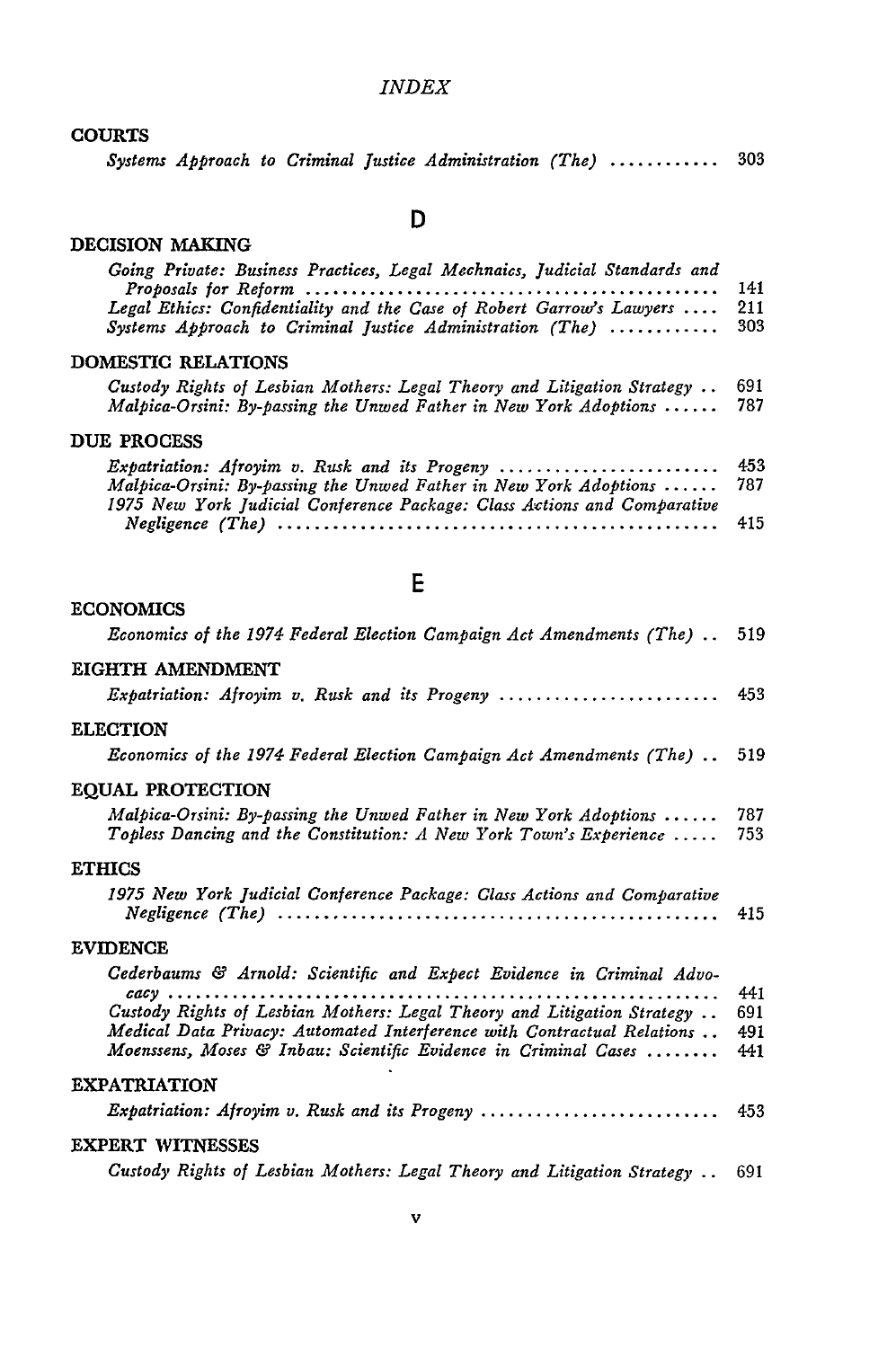#### F

| <b>FAMILY LAW</b>                                                                                                                                                                               |            |
|-------------------------------------------------------------------------------------------------------------------------------------------------------------------------------------------------|------------|
| Custody Rights of Lesbian Mothers: Legal Theory and Litigation Strategy<br>Malpica-Orsini: By-passing the Unwed Father in New York Adoptions $\ldots \ldots$                                    | 691<br>787 |
| <b>FEDERALISM</b>                                                                                                                                                                               |            |
| National Standards for No-fault Insurance Act: Good Intentions and Bad                                                                                                                          | 575        |
| FIDUCIARY RELATIONS                                                                                                                                                                             |            |
| Legal Ethics: Confidentiality and the Case of Robert Garrow's Lawyers                                                                                                                           | 211        |
| FIRST AMENDMENT                                                                                                                                                                                 |            |
| Commercial Speech: The Supreme Court Sends Another Valentine to Adver-<br>Topless Dancing and the Constitution: A New York Town's Experience                                                    | 737<br>753 |
| <b>FLUID RECOVERY</b>                                                                                                                                                                           |            |
| 1975 New York Judicial Conference Package: Class Actions and Comparative<br>$\textit{Neglique (The)} \dots \dots \dots \dots \dots \dots \dots \dots \dots \dots \dots \dots \dots \dots \dots$ | 415        |
| FOURTEENTH AMENDMENT                                                                                                                                                                            |            |
| Expatriation: Afroyim v. Rusk and its Progeny                                                                                                                                                   | 453        |
| FREEDOM OF EXPRESSION                                                                                                                                                                           |            |
| Commercial Speech: The Supreme Court Sends Another Valentine to Adver-<br>Topless Dancing and the Constitution: A New York Town's Experience                                                    | 737<br>753 |
| FREEDOM OF THE PRESS                                                                                                                                                                            |            |
| Discretionary Power to Grant Additional Peremptory Challenges In Highly<br>Publicized Criminal Trials: Securing a Fair and Impartial Trial (The)                                                | 545        |
|                                                                                                                                                                                                 |            |

#### **G**

#### GOVERNMENT

| Computerized Medical Records and the Right to Privacy: The Emerging |  |  |  |  |    |
|---------------------------------------------------------------------|--|--|--|--|----|
|                                                                     |  |  |  |  | 37 |

 $\mathbf{l}$ 

#### **INTERNATIONAL LAW**

*Self-Executing Treaties and the Human Rights Provisions of the United Nations Charter: A Separation of Powers Problem* ....................... **773**

#### *J*

#### **JUDICIAL** DISCRETION

*Discretionary Power to Grant Additional Peremptory Challenges in Highly Publicized Criminal Trials: Securing a Fair and Impartial Trial (The)* .. 545

#### **JURISPRUDENCE**

*Legal Ethics: Confidentiality and the Case of Robert Garrow's Lawyers* .... 211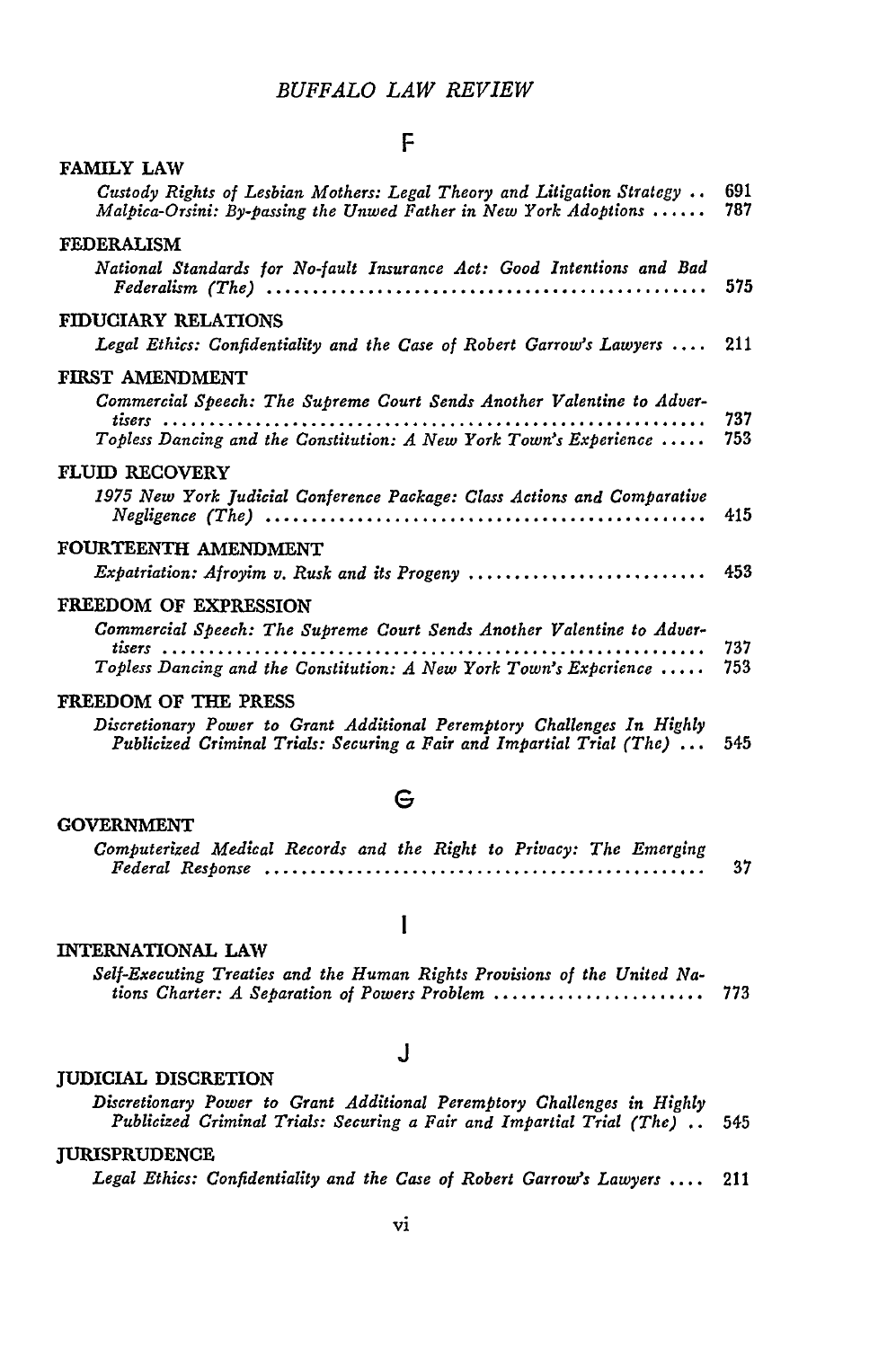#### JURY

*Discretionary Power to Grant Additional Peremptory Challenges in Highly Publicized Criminal Trials: Securing a Fair and Impartial Trial (The)* .... 545

#### **LEGAL ETHICS**

## L

|  |  |  |  |  | Legal Ethics: Confidentiality and the Case of Robert Garrow's Lawyers  211 |  |
|--|--|--|--|--|----------------------------------------------------------------------------|--|
|--|--|--|--|--|----------------------------------------------------------------------------|--|

#### LEGISLATION

| Computerized Medical Records and the Right to Privacy: The Emerging      |    |
|--------------------------------------------------------------------------|----|
|                                                                          | 37 |
| Expatriation: Afroyim v. Rusk and Its Progeny  453                       |    |
| National Standards for No-Fault Insurance Act: Good Intentions and Bad   |    |
|                                                                          |    |
| 1975 New York Judicial Conference Package: Class Actions and Comparative |    |
|                                                                          |    |
| Retribution in a Modern Penal Law: The Principle of Aggravated Harm  1   |    |

#### **M**

#### **MUNICIPAL** LAW

| Abolishing Multiple Majority Referendum Requirements: Is This the Cure for |       |
|----------------------------------------------------------------------------|-------|
|                                                                            | - 357 |
| Topless Dancing and the Constitution: A New York Town's Experience  753    |       |

#### **NO-FAULT INSURANCE**

# **N**

| National Standards for No-Fault Insurance Act: Good Intentions and Bad |  |  |  |  |  |  |  |  |  |
|------------------------------------------------------------------------|--|--|--|--|--|--|--|--|--|
|                                                                        |  |  |  |  |  |  |  |  |  |

#### **0**

 $\ddot{\phantom{a}}$ 

#### **OBSCENITY**

*Topless Dancing and the Constitution: A New York Town's Experience .....* **<sup>753</sup>**

#### **P**

#### PARENT **& CHILD**

| Custody Rights of Lesbian Mothers: Legal Theory and Litigation Strategy . 691 |     |
|-------------------------------------------------------------------------------|-----|
| Malpica-Orsini: By-passing the Unwed Father in New York Adoptions             | 787 |

#### **PATENT,** COPYRIGHT & TRADEMARK

| When Is a Performance Not a Performance?—Twentieth Century Music Corp. |     |
|------------------------------------------------------------------------|-----|
|                                                                        | 607 |

#### **PENOLOGY**

*Retribution In Modern Penal Law: The Principle of Aggravated Harm* .... **1**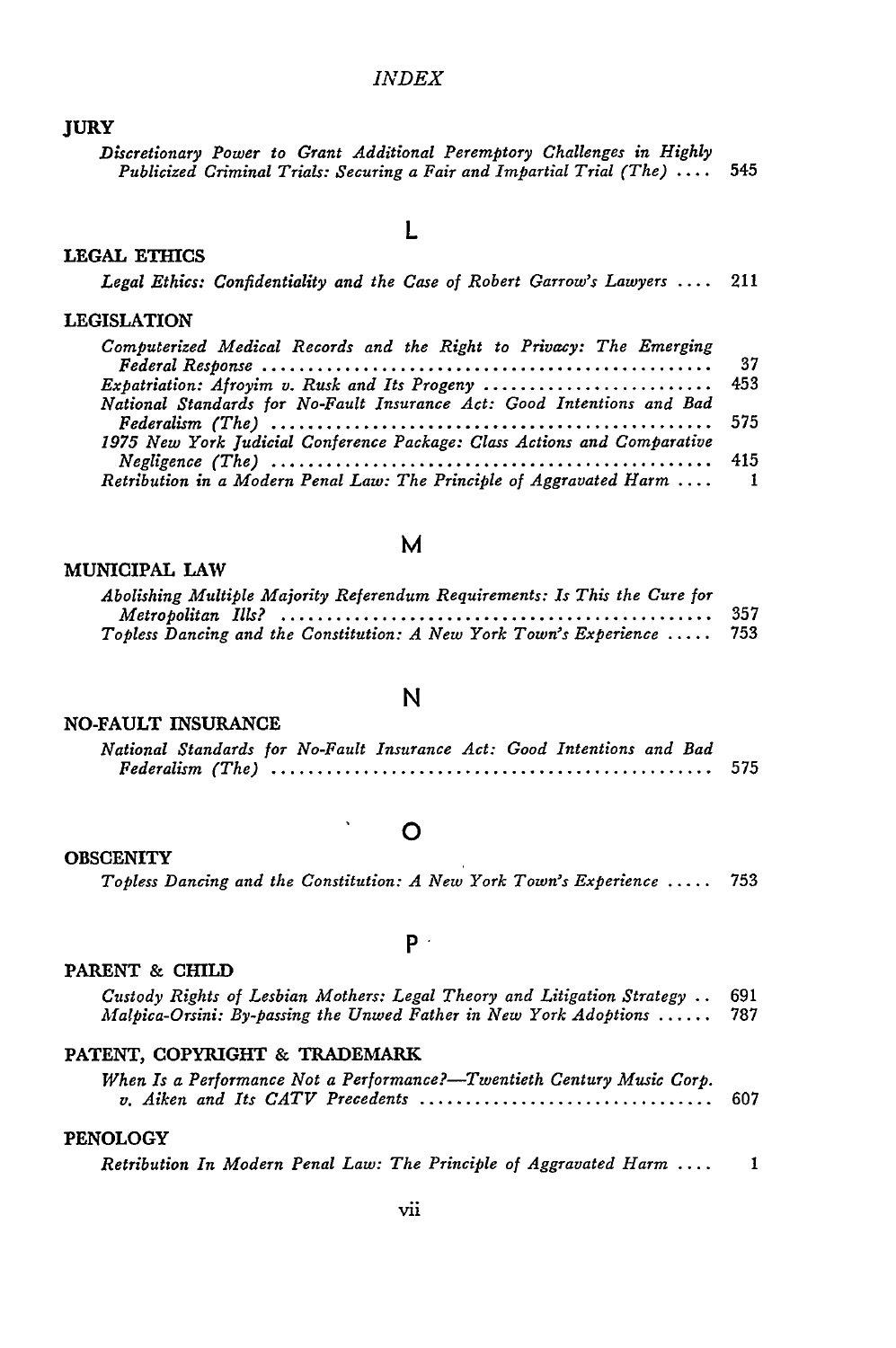## *BUFFALO LAW REVIEW*

| PHILOSOPHY OF LAW                                                                                                                                |            |
|--------------------------------------------------------------------------------------------------------------------------------------------------|------------|
| Retribution in Modern Penal Law: The Principle of Aggravated Harm  1                                                                             |            |
| <b>POLITICS</b>                                                                                                                                  |            |
| Economics of the 1974 Federal Elections Campaign Act Amendments (The)                                                                            | 519        |
| PRACTICE OF LAW                                                                                                                                  |            |
| Cederbaums & Arnold: Scientific and Expert Evidence in Criminal Advo-                                                                            | 441        |
| Moenssens, Moses & Inbau: Scientific Evidence in Criminal Cases                                                                                  | 441        |
| <b>PRIVACY</b>                                                                                                                                   |            |
| Computerized Medical Records and the Right to Privacy: The Emerging                                                                              | 37         |
| Medical Data Privacy: Automated Interference with Contractual Relations                                                                          | 491        |
| PRIVILEGED COMMUNICATIONS                                                                                                                        |            |
| Legal Ethics: Confidentiality and the Case of Robert Garrow's Lawyers<br>Medical Data Privacy: Automated Interference with Contractual Relations | 211<br>491 |
| <b>PROPERTY</b>                                                                                                                                  |            |
| Customary Use as "Fair Use" in Copyright Law                                                                                                     | 119        |
| PUBLIC INTEREST LAW                                                                                                                              |            |
| Vindicating the Public Interest Through the Courts: A Comparativist's Con-                                                                       | 643        |
| PUBLIC UTILITIES                                                                                                                                 |            |
| Reform of Electricity Pricing in the United States                                                                                               | 183        |

#### **RESTRAINT** OF **TRADE**

**SECURITIES REGULATION**

 $\mathcal{L}_{\text{max}}$  and  $\mathcal{L}_{\text{max}}$ 

## R

**S**

| Going Private: Business Practices, Legal Mechanics, Judicial Standards and                                                                            |     |
|-------------------------------------------------------------------------------------------------------------------------------------------------------|-----|
| <b>SENTENCING</b>                                                                                                                                     |     |
| Retribution in a Modern Penal Law: The Principle of Aggravated Harm  1                                                                                |     |
| SIXTH AMENDMENT                                                                                                                                       |     |
| Discretionary Power to Grant Additional Peremptory Challenges in Highly<br>Publicized Criminal Trials: Securing a Fair and Impartial Trial (The)  545 |     |
| <b>STANDING</b>                                                                                                                                       |     |
| 1975 New York Judicial Conference Package: Class Actions and Comparative                                                                              | 415 |
| Vindicating the Public Interest Through the Courts: A Comparativist's Con-                                                                            |     |
|                                                                                                                                                       | 643 |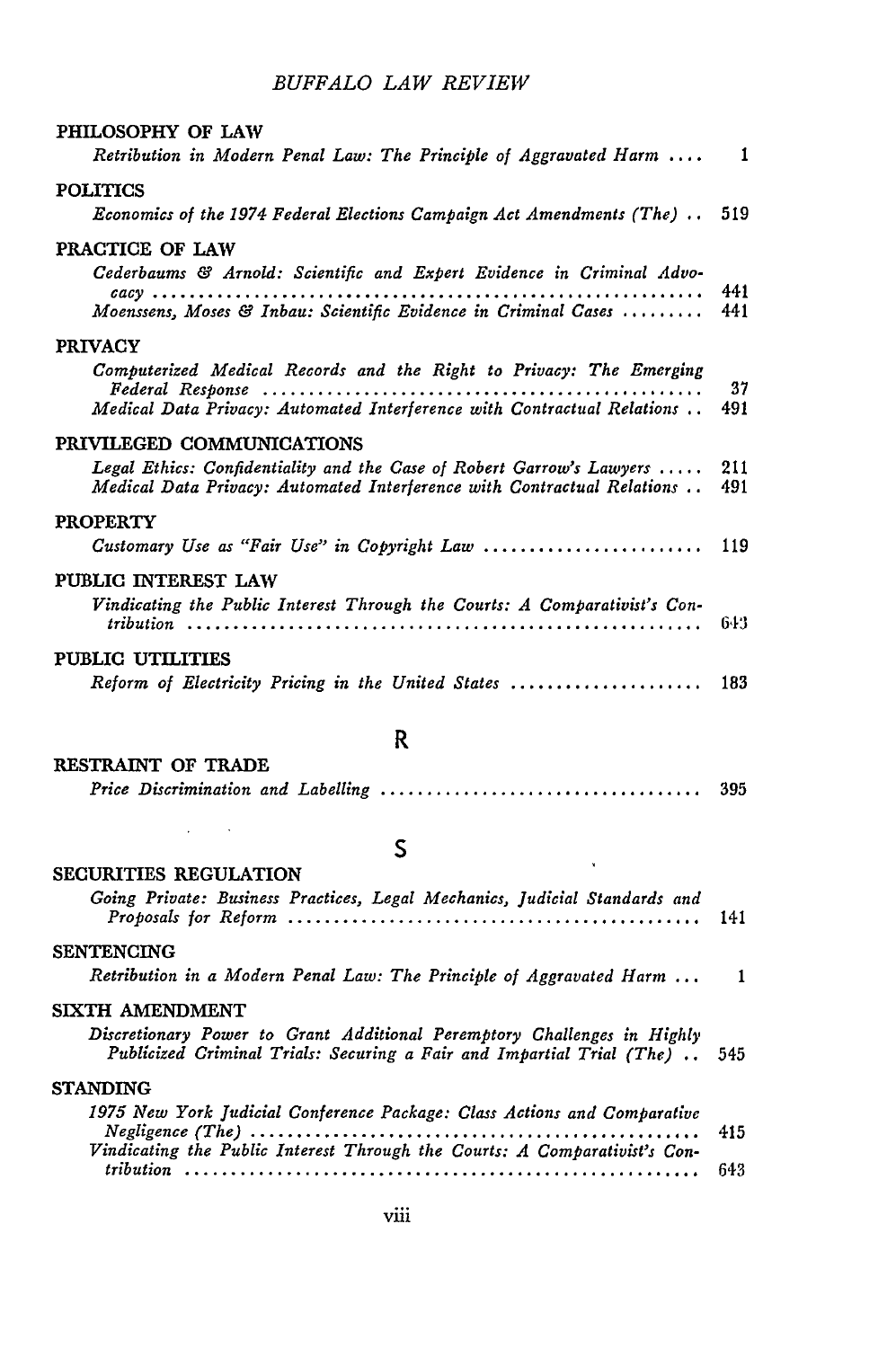$\sim$ 

#### **STATES**

|  |  | Abolishing Multiple Majority Referendum Requirements: Is This the Cure |  |  |     |
|--|--|------------------------------------------------------------------------|--|--|-----|
|  |  |                                                                        |  |  | 357 |

 $\ddot{\phantom{a}}$ 

#### **STATUTES**

| When Is a Performance Not a Performance?—Twentieth Century Music Corp.      |     |
|-----------------------------------------------------------------------------|-----|
|                                                                             | 607 |
| Expatriation: Afroyim v. Rusk and Its Progeny  453                          |     |
| <i>Economics of the 1974 Federal Election Campaign Act Amendments (The)</i> | 519 |
| Topless Dancing and the Constitution: A New York Town's Experience          | 753 |
| New York State Unfair Competition Law: A Survey and Analysis  241           |     |

## T

#### **TENTH** AMENDMENT

| National Standards for No-Fault Insurance Act: Good Intentions and Bad                                                                                                                                                                                                                                                                       | 575              |
|----------------------------------------------------------------------------------------------------------------------------------------------------------------------------------------------------------------------------------------------------------------------------------------------------------------------------------------------|------------------|
| <b>TORTS</b>                                                                                                                                                                                                                                                                                                                                 |                  |
| Computerized Medical Records and the Right to Privacy: The Emerging<br>Medical Data Privacy: Automated Interference with Contractual Relations<br>1975 New York Judicial Conference Package: Class Actions and Comparative<br>$\textit{Neglique (The) } \dots \dots \dots \dots \dots \dots \dots \dots \dots \dots \dots \dots \dots \dots$ | 37<br>491<br>415 |
| TRADE REGULATION                                                                                                                                                                                                                                                                                                                             |                  |
| New York State Unfair Competition Law: A Survey and Analysis                                                                                                                                                                                                                                                                                 | 241              |
| <b>TREATIES</b>                                                                                                                                                                                                                                                                                                                              |                  |
| Self-Executing Treaties and the Human Rights Provisions of the United Na-<br>tions Charter: A Separation of Powers Problem                                                                                                                                                                                                                   | 773              |
| <b>TRIAL TECHNIQUES</b>                                                                                                                                                                                                                                                                                                                      |                  |
| Custody Rights of Lesbian Mothers: Legal Theory and Litigation Strategy                                                                                                                                                                                                                                                                      | 691              |

## **U**

 $\omega$ 

#### **UNFAIR** COMPETITION

| New York State Unfair Competition Law: A Survey and Analysis  241 |  |
|-------------------------------------------------------------------|--|
| UNITED NATIONS                                                    |  |

| Self-Executing Treaties and the Human Rights Provisions of the United Na- |       |
|---------------------------------------------------------------------------|-------|
| tions Charter: A Separation of Powers Problem                             | - 773 |

## **W**

| WOMEN |  |
|-------|--|
|-------|--|

*Custody Rights of Lesbian Mothers: Legal Theory and Litigation Strategy* **..** 691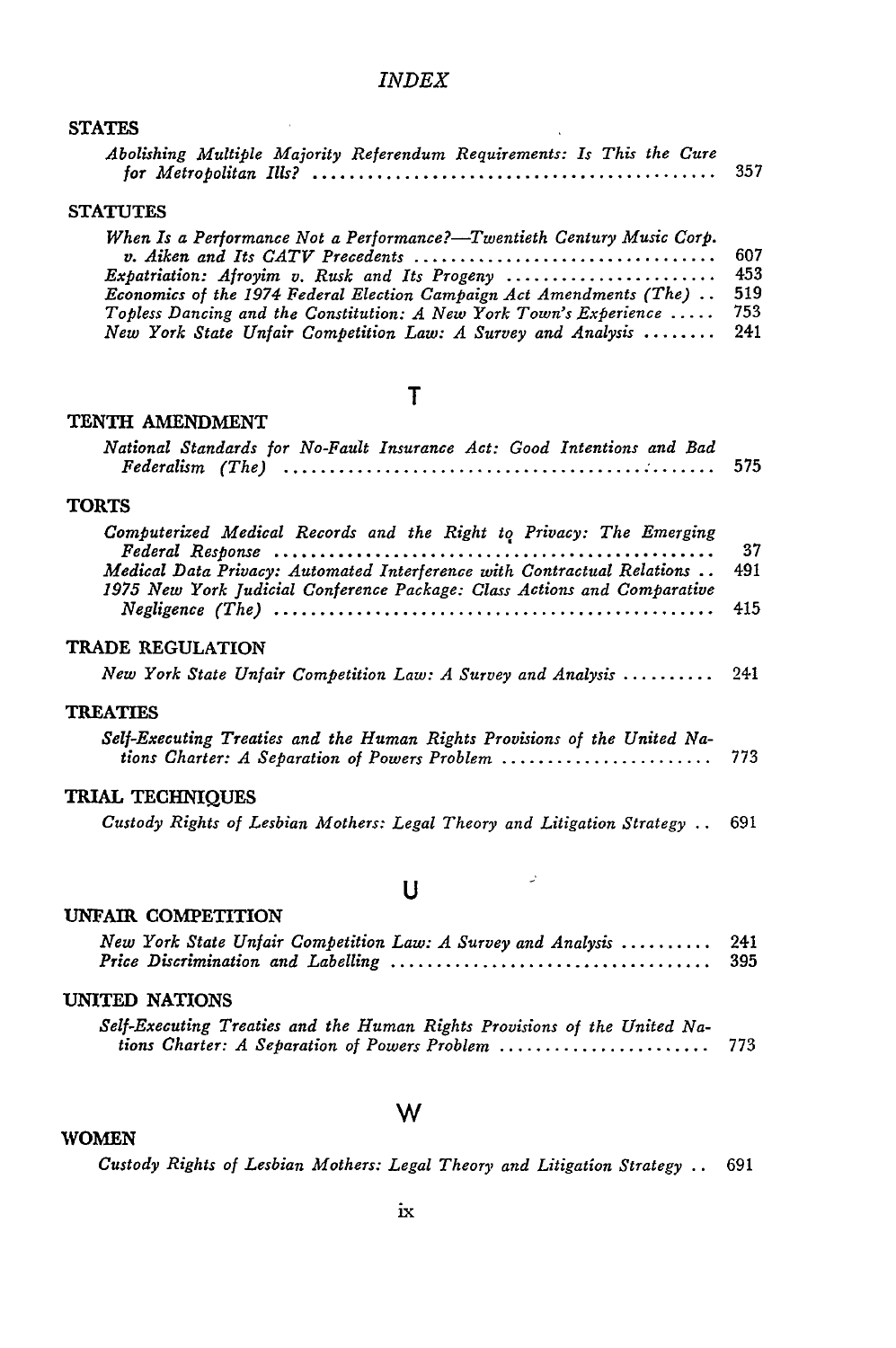#### *BUFFALO LAW REVIEW*

## TABLE OF **AUTHORS AND** REVIEWERS

| ALLEN, RONALD J. Retribution in a Modern Penal Law: The Principle of Aggra-                              | 1   |
|----------------------------------------------------------------------------------------------------------|-----|
| -. Scientific and Expert Evidence in Criminal Advocacy. Juns G.<br>Cederbaums and Selma Arnold (Editors) | 441 |
| -. Scientific Evidence in Criminal Cases. Andre A. Moenssens, Ray                                        | 441 |
| BOYER, BARRY B. Computerized Medical Records and the Right to Privacy: The                               | 37  |
| CAPPELLETTI, MAURO. Vindicating the Public Interest Through the Courts: A                                | 643 |
| GIFFORD, DANIEL J. Price Discrimination and Labelling                                                    | 395 |
| HOMBURGER, ADOLF. The 1975 New York Judicial Conference: Class Actions                                   | 415 |
| HUNTER, NAN D. & POLIKOFF, NANCY D. Custody Rights of Lesbian Mothers:                                   | 691 |
| ROSENFIELD, HARRY N. Customary Use as "Fair Use" in Copyright Law                                        | 119 |
| SOLOMON, LEWIS D. Going Private: Business Practices, Legal Mechanics, Judicial                           | 141 |

## TABLE OF ARTICLES

 $\mathcal{L}(\mathcal{A})$  and  $\mathcal{L}(\mathcal{A})$ 

| COMPUTERIZED MEDICAL RECORDS AND THE RIGHT TO PRIVACY: THE EMERGING                                                       | 37             |
|---------------------------------------------------------------------------------------------------------------------------|----------------|
| CUSTODY RIGHTS OF LESBIAN MOTHERS: LEGAL THEORY AND LITIGATION STRAT-<br>EGY. Nan D. Hunter and Nancy D. Polikoff         | 691            |
| CUSTOMARY USE AS "FAIR USE" IN COPYRIGHT LAW. Harry N. Rosenfield                                                         | 119            |
| GOING PRIVATE: BUSINESS PRACTICES, LEGAL MECHANICS, JUDICIAL STANDARDS<br>AND PROPOSALS FOR REFORM. Lewis D. Solomon  141 |                |
| THE 1975 NEW YORK JUDICIAL CONFERENCE PACKAGE: CLASS ACTIONS AND COM-                                                     | 415            |
| PRICE DISCRIMINATION AND LABELLING. Daniel J. Gifford  395                                                                |                |
| RETRIBUTION IN A MODERN PENAL LAW: THE PRINCIPLE OF AGGRAVATED HARM.                                                      | $\blacksquare$ |
| VINDIGATING THE PUBLIC INTEREST THROUGH THE COURTS: A COMPARATIVIST'S                                                     |                |

## TABLE OF **COMMENTS**

| Abolishing Multiple Majority Referendum Requirements: Is This the Cure for                  |  |
|---------------------------------------------------------------------------------------------|--|
|                                                                                             |  |
| Commercial Speech: The Supreme Court Sends Another Valentine to Advertisers 737             |  |
| Discretionary Power to Grant Additional Peremptory Challenges In Highly Publi-              |  |
| cized Criminal Trials: Securing a Fair and Impartial Trial (The) $\dots\dots\dots\dots$ 545 |  |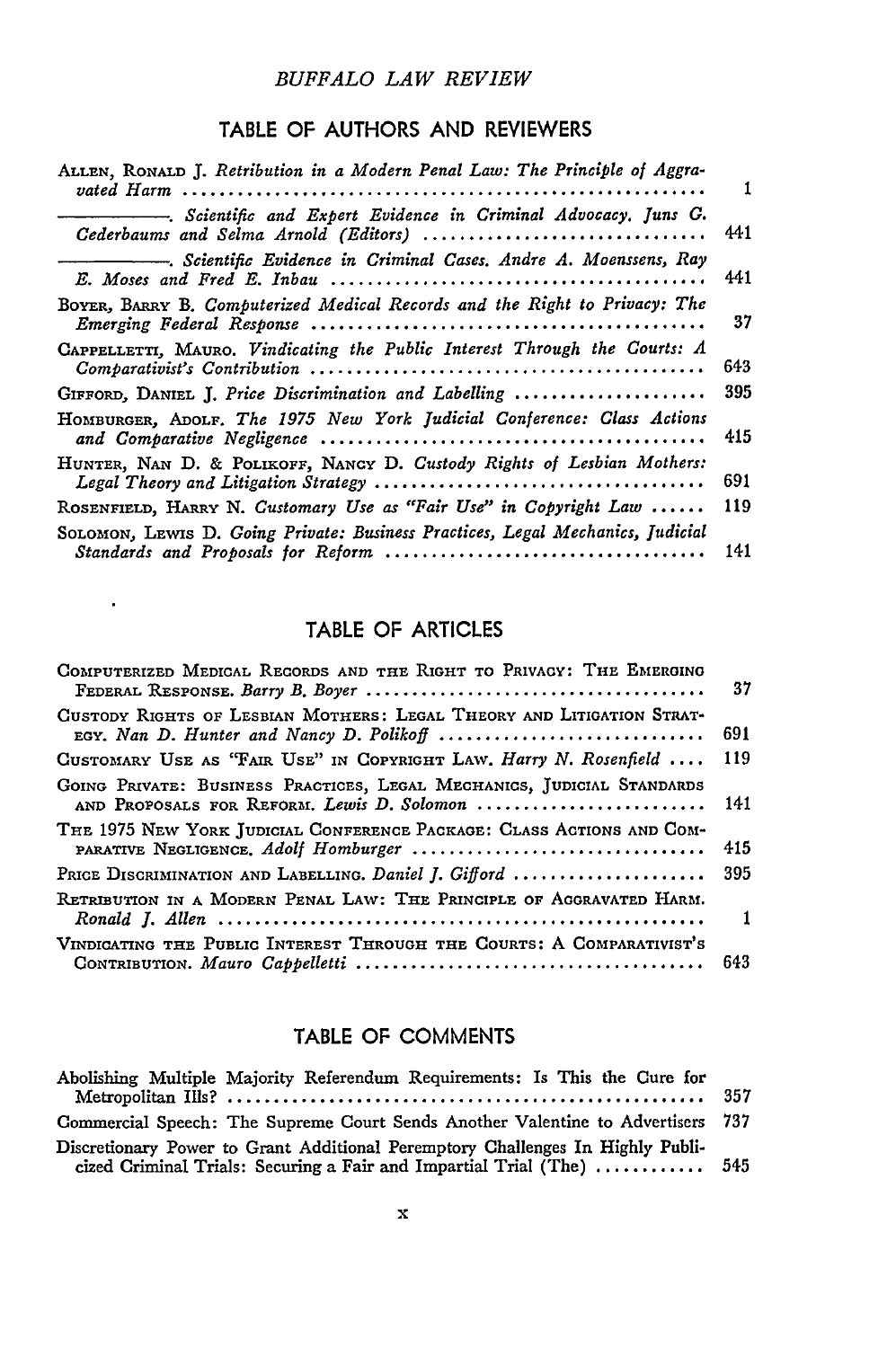| Expatriation: Afroyim v. Rusk and Its Progeny<br>Legal Ethics: Confidentiality and the Case of Robert Garrow's Lawyers<br>Malpica-Orsini: By-passing the Unwed Father in New York Adoptions<br>Medical Data Privacy: Automated Interference with Contractual Relations<br>National Standards for No-Fault Insurance Act: Good Intentions and Bad Fed-<br>New York State Unfair Competition Law: A Survey and Analysis<br>Reform of Electricity Pricing in the United States<br>Self-Executing Treaties and the Human Rights Provisions of the United Na-<br>tions Charter: A Separation of Powers Problem<br>Systems Approach to Criminal Justice Administration (The)<br>Topless Dancing and the Constitution: A New York Town's Experience<br>When Is a Performance Not a Performance?-Twentieth Century Music Corp. | Economics of the 1974 Federal Election Campaign Act Amendments (The) | 519 |
|------------------------------------------------------------------------------------------------------------------------------------------------------------------------------------------------------------------------------------------------------------------------------------------------------------------------------------------------------------------------------------------------------------------------------------------------------------------------------------------------------------------------------------------------------------------------------------------------------------------------------------------------------------------------------------------------------------------------------------------------------------------------------------------------------------------------|----------------------------------------------------------------------|-----|
|                                                                                                                                                                                                                                                                                                                                                                                                                                                                                                                                                                                                                                                                                                                                                                                                                        |                                                                      | 453 |
|                                                                                                                                                                                                                                                                                                                                                                                                                                                                                                                                                                                                                                                                                                                                                                                                                        |                                                                      | 211 |
|                                                                                                                                                                                                                                                                                                                                                                                                                                                                                                                                                                                                                                                                                                                                                                                                                        |                                                                      | 787 |
|                                                                                                                                                                                                                                                                                                                                                                                                                                                                                                                                                                                                                                                                                                                                                                                                                        |                                                                      | 491 |
|                                                                                                                                                                                                                                                                                                                                                                                                                                                                                                                                                                                                                                                                                                                                                                                                                        |                                                                      | 575 |
|                                                                                                                                                                                                                                                                                                                                                                                                                                                                                                                                                                                                                                                                                                                                                                                                                        |                                                                      | 241 |
|                                                                                                                                                                                                                                                                                                                                                                                                                                                                                                                                                                                                                                                                                                                                                                                                                        |                                                                      | 183 |
|                                                                                                                                                                                                                                                                                                                                                                                                                                                                                                                                                                                                                                                                                                                                                                                                                        |                                                                      | 773 |
|                                                                                                                                                                                                                                                                                                                                                                                                                                                                                                                                                                                                                                                                                                                                                                                                                        |                                                                      | 303 |
|                                                                                                                                                                                                                                                                                                                                                                                                                                                                                                                                                                                                                                                                                                                                                                                                                        |                                                                      | 753 |
|                                                                                                                                                                                                                                                                                                                                                                                                                                                                                                                                                                                                                                                                                                                                                                                                                        |                                                                      | 607 |

## TABLE OF BOOKS REVIEWED

| CEDERBAUMS AND ARNOLD: SCIENTIFIC AND EXPERT EVIDENCE IN CRIMINAL AD-  |  |  |
|------------------------------------------------------------------------|--|--|
|                                                                        |  |  |
| MOENSSENS, MOSES AND INBAU: SCIENTIFIC EVIDENCE IN CRIMINAL CASES  441 |  |  |

 $\hat{\bullet}$ 

 $\hat{\mathbf{v}}$ 

 $\sim$   $\mu$ 

 $\sim$